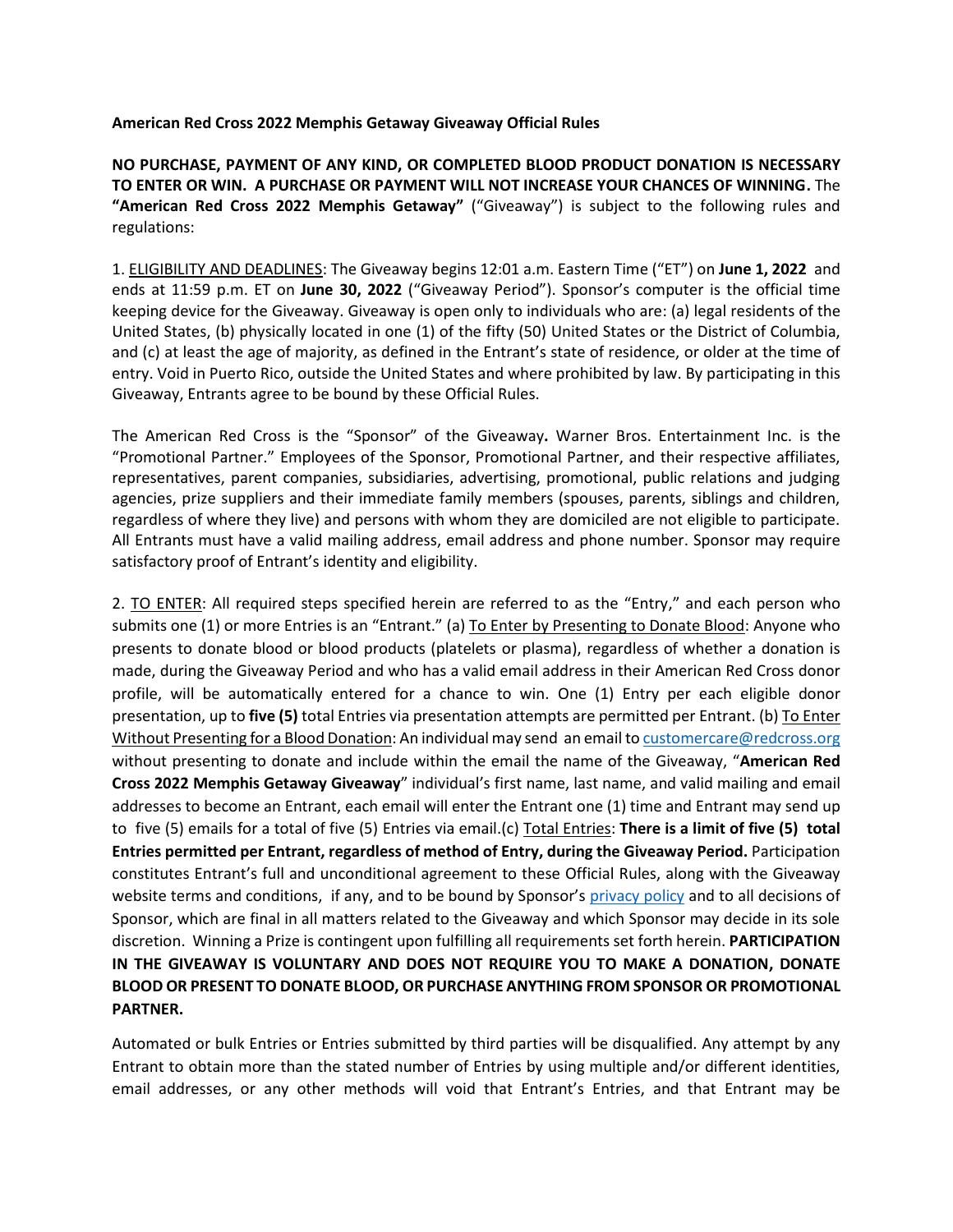disqualified at Sponsor's discretion. Multiple Entrants are not permitted to share the same email address. In the event of a dispute as to any Entry, the authorized account holder of the email address used will be deemed to be the Entrant. The "authorized account holder" is the natural person assigned an email address by an Internet access provider, online service provider or other organization responsible for assigning email addresses for the domain associated with the submitted address. Potential winner may be required to show proof to Sponsor of being the authorized account holder or forfeit the prize. Entries specifying an invalid, non-working, or inactive email address will be disqualified and ineligible to win.

3. SELECTION OF WINNER: Decisions of the random drawing are final. Odds of winning depend upon the number of eligible Entries received. Winner will be selected as follows: All eligible Entries, including through presentation to donate and through email to customercare@redcross.org, during the Giveaway Period, will be combined to one list. One (1) potential winner will be selected from the list in a random drawing to be held on or about July 15, 2022. The potential winner will be notified on or about July 15, 2022 using the email address provided with Entry and may be awarded the prize subject to verification of eligibility, including return of the Affidavit, as defined below, and compliance with the terms of these Official Rules. Failure by a potential winner to respond within seventy-two (72) hours after the second of two (2) attempts will result in disqualification and an alternate potential winner then will be selected in the same manner **time permitting** from all remaining eligible Entries. If Sponsor is unable to determine and verify a potential winner after repeated alternate drawings or if Sponsor fails to receive a sufficient number of entries to correspond to the number of prize(s) available to be awarded, Sponsor reserves the right to not award the all prize(s).

4. PRIZE: One (1) Prize will be awarded. Prize includes:

- Air travel for winner and his/her one (1) Guest, round-trip, coach, to Memphis, Tennessee;
- One  $(1)$  double-occupancy hotel room accommodations for three  $(3)$  nights for winner and his/her Guest at The Guest House at Graceland;
- Two (2) Elvis Entourage VIP Tours for winner and his/her guest;
- One (1) Five Hundred Dollar (\$500) gift card, for expenses.
- Custom-wrapped Gibson Epiphone Guitar
	- o The guitar features a select spruce top, premium tuners, and a mahogany body. The Limited Edition custom artwork commemorates Elvis Presley and the highly anticipated *ELVIS* film.

Prize including all elements set forth above shall be referred to collectively as "Prize."

Approximate retail value ("ARV") of the Prize is \$4,300. Actual value may vary based on airfare and hotel rate fluctuations and distance between departure and destination. The Prize elements are subject to change if any advertised prize becomes unavailable. The Prize shall not be sold on any internet site and any ticket that has been re-sold via the internet will be nullified.

## 5. PRIZE RESTRICTION: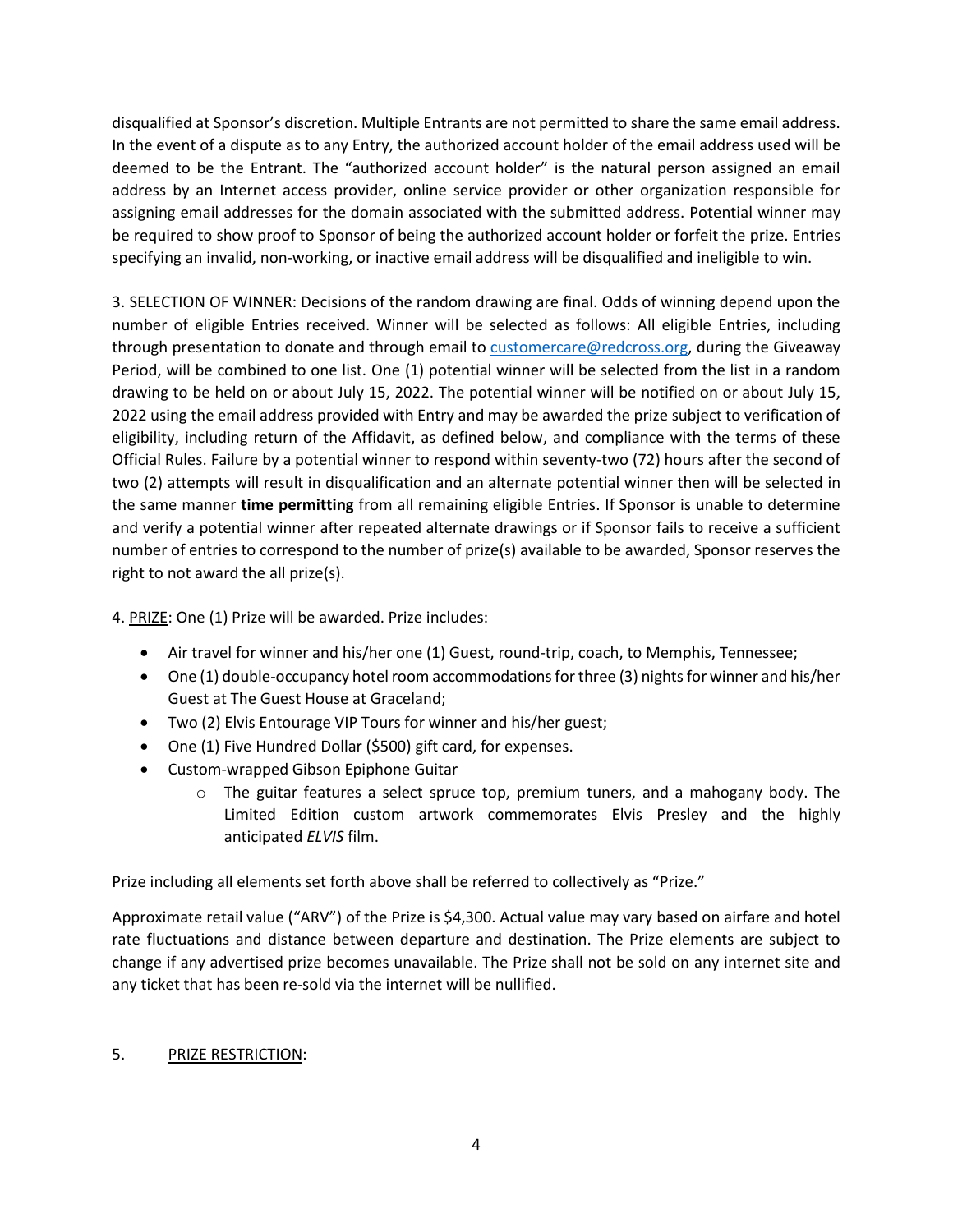FOR GIFT CARD PRIZE: Winner will receive a \$500 Visa ® gift card. Issuer terms and conditions apply to card; see front and back of card for terms.

FOR TRAVEL: Winner and up to one (1) guest (a "**Guest**") will be awarded a trip to Memphis, TN**.** Prize includes (i) roundtrip coach airfare for two (2) persons from the airport nearest the winner's residence to Memphis, TN, and (ii) standard hotel accommodations **(double occupancy 3 nights/4 days**). Travel restrictions, conditions and limitations may apply. ARV of Prize may vary depending on point of departure, travel dates and fare/rate fluctuations. Any person that participates in the Prize that is not deemed to be a Guest must pay his/her own expenses.

Winner and his/her Guest must be able to travel on dates to be determined by Sponsor. Exact dates of travel to be determined at Sponsor's discretion. All meals, ground transportation (unless otherwise noted) and incidentals not described herein and incurred by winner and his/her Guest will be the sole responsibility of the winner and/or his/her Guest.

If winner resides within a sixty (60) mile radius of Memphis, TN (a "**local resident**"), in lieu of the roundtrip air transportation portion of the Prize, at Sponsor's option, winner and Guest will receive round-trip limousine transportation of Sponsor's choice for winner and his/her Guest from winner's residence to the hotel. No compensation will be awarded in lieu of the difference in the ARV for the Prize for a local resident and the ARV for the Prize who is not a local resident.

Travel must be completed by June 30, 2023. Sponsor will determine which airport is closest to the winner's home. Winner and Guest must travel together on the same itinerary. Travel subject to availability and blackout dates. Winner and Guest are responsible for obtaining all necessary travel documents. Travel arrangements must be made through Sponsor's agent and on an airline carrier of Sponsor's choice. If required, winner must be available to travel on dates specified by Sponsor or risk forfeiting prize resulting in the drawing of an alternate winner. Certain travel restrictions may apply.

Winner's Guest must be at time of prize fulfillment the age of majority in the jurisdiction in which s/he resides (and at least eighteen (18) years of age), unless accompanied by a parent or legal guardian, and must complete and return a liability/publicity release and any other documentation required by Sponsor prior to prize award. If Guest is a minor in his/her state of residence, minor's parent/legal guardian must complete and return all releases on behalf of minor. If winner elects to travel or participate in the prize travel with fewer than one (**1)** Guest, no additional compensation will be awarded. If winner elects to travel or participate in prize travel with more than one (**1)** Guest, such additional persons shall be responsible for any and all costs associated with such travel. Winner and Guest are also responsible for obtaining travel insurance (and all other forms of insurance) at their option and hereby acknowledge that Sponsor has not and will not obtain or provide travel insurance or any other form of insurance. No refund or compensation will be made in the event of the cancellation or delay of any flight except at Sponsor's discretion. Travel is subject to the terms and conditions set forth in this Giveaway, and those set forth by Sponsor's airline carrier of choice as detailed in the passenger ticket contract. The passenger contracts in use by the airlines or other transportation companies shall constitute the sole contracts with respect to the prize winner's and his/her Guest's transportation and such contracts shall be solely between the prize winner, his/her Guest and such transportation companies. Lost, stolen or damaged airline tickets will not be replaced or exchanged. With the exception of stopovers approved in advance at Sponsor's sole discretion, no stopovers are permitted on tickets issued as part of the prize. If a stopover occurs, the prize travel will terminate and winner and his/her Guest will be responsible for the full fare which will be charged from the stopover point for the remaining trip segment(s), including the return. Airline tickets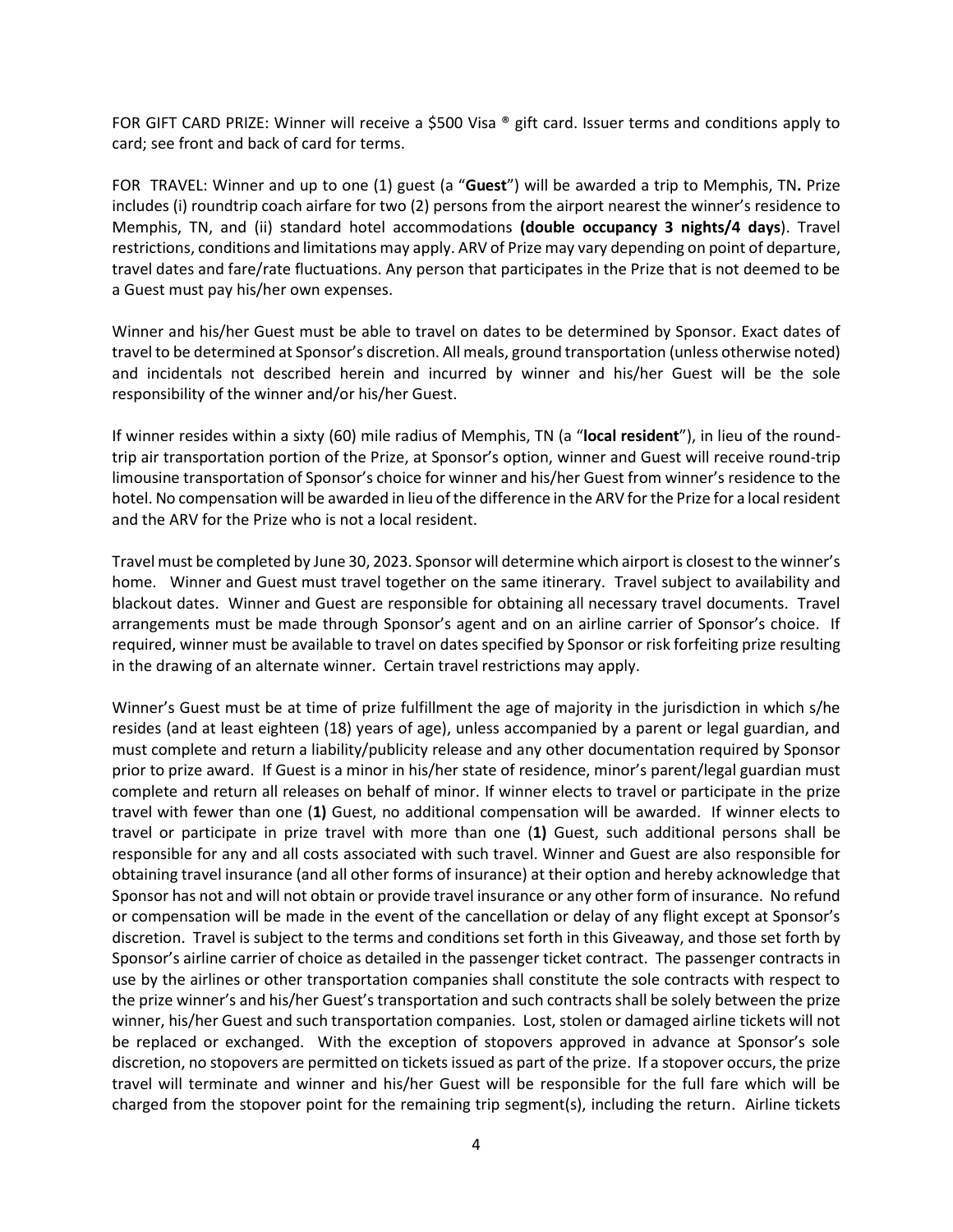issued in connection with the prize may not be eligible for frequent flyer miles or upgrades. Winner and Guest must comply with all hotel check-in requirements, including, but not limited to, the presentation of a payment card. Air transportation and hotel accommodations must be taken together and cannot be taken separately. SPONSOR SHALL NOT BE RESPONSIBLE FOR ANY CANCELLATIONS, DELAYS, DIVERSIONS OR SUBSTITUTIONS OR ANY ACT OR OMISSIONS WHATSOEVER BY ANY AIR CARRIER(S) OR OTHER TRANSPORTATION COMPANIES, LODGING AND/OR OTHER HOSPITALITY PROVIDERS, ENTERTAINMENT PROVIDERS OR SIMILAR THIRD PARTIES, OR ANY OTHER PERSONS PROVIDING ANY OF THESE SERVICES TO WINNERS INCLUDING ANY RESULTS (INCLUDING BUT NOT LIMITED TO COSTS OR INJURIES) THEREOF SUCH AS CHANGES IN SERVICES OR ACCOMMODATIONS NECESSITATED BY SAME.

In the event winner and/or Guest engages in behavior during travel or at any event that is part of the Prize that (as determined by Sponsor or Promotional Partner) is obnoxious, inappropriate, or threatening, illegal, or that is intended to annoy, abuse, threaten or harass any other person, or that in any way disparages or adversely affects the reputation, image, and/or customer goodwill of Sponsor, Promotional Partner, or any of their respective services, products, trademarks, service marks, or logos, Sponsor reserves the right to terminate the travel early, and send winner and/or Guest home with no further obligations or compensation whatsoever to winner and/or Guest (which may, in Sponsor's discretion, result in such winner's disqualification from the Giveaway and forfeiture of any (and/or all) Prize elements. In the event winner or Guest engages in behavior during travel that (as determined by Sponsor or air carrier or other travel provider) is illegal, tortious, or subjects winner or Guest to arrest or detention, Sponsor shall have no obligation to pay any damages, fees, fines, judgments or other costs or expenses, including any substitute travel accommodations, of any kind whatsoever incurred by winner or Guest as a result of such conduct.

SPONSOR SHALL HAVE NO LIABILITY FOR ANY PERSONAL INJURIES, DEATH, PROPERTY DAMAGE, OR OTHER DAMAGES OR EXPENSES RESULTING FROM OR ARISING OUT OF ANY TRAVEL RELATED TO THE PRIZE OR ANY OTHER ASPECT OF WINNER'S OR GUEST'S ACCEPTANCE OR USE OF THE PRIZE.

6. VERIFICATION OF WINNER: ALL POTENTIAL WINNERS ARE SUBJECT TO VERIFICATION BY SPONSOR. SPONSOR'S DECISIONS ARE FINAL AND BINDING IN ALL MATTERS RELATED TO THE GIVEAWAY, INCLUDING THE ADMINISTRATION, OPERATION, SELECTION OF THE WINNER AND ALL OTHER MATTERS RELATED TO THE GIVEAWAY. AN ENTRANT IS NOT A WINNER OF A PRIZE UNLESS AND UNTIL ENTRANT'S ELIGIBILITY HAS BEEN VERIFIED AND ENTRANT HAS BEEN NOTIFIED THAT VERIFICATION IS COMPLETE. Except where legally prohibited, potential Winner(s) must sign and return an Affidavit of Eligibility, Release of Liability and Publicity Release and any other related documentation required by the Sponsor or Promotional Partner (collectively, the "**Affidavit**"), which will be included with the email notification, within three (3) days following notification of winning, or an alternate potential winner(s) may be selected. Sponsor reserves the right to disqualify any potential winner who does not comply with these requirements and such disqualification will result in an alternate winner(s) being selected. Sponsor reserves the right to modify the notification and Affidavit procedures in connection with the selection of an alternate potential winner(s), if any.

7. PRIZE CONDITIONS: All expenses and other costs not expressly stated in the Prize description are the sole responsibility of the winner. Restrictions, conditions and limitations may apply. The Prize cannot be substituted, assigned, transferred, or redeemed for cash; however, Sponsor reserves the right to make an equivalent Prize substitution at its sole discretion. No Prize transfer, assignment, or substitution by the winner is permitted. No more than the stated number of Prizes will be awarded. In the event that technical, programming or any other errors or reasons cause more than stated number of Prizes as set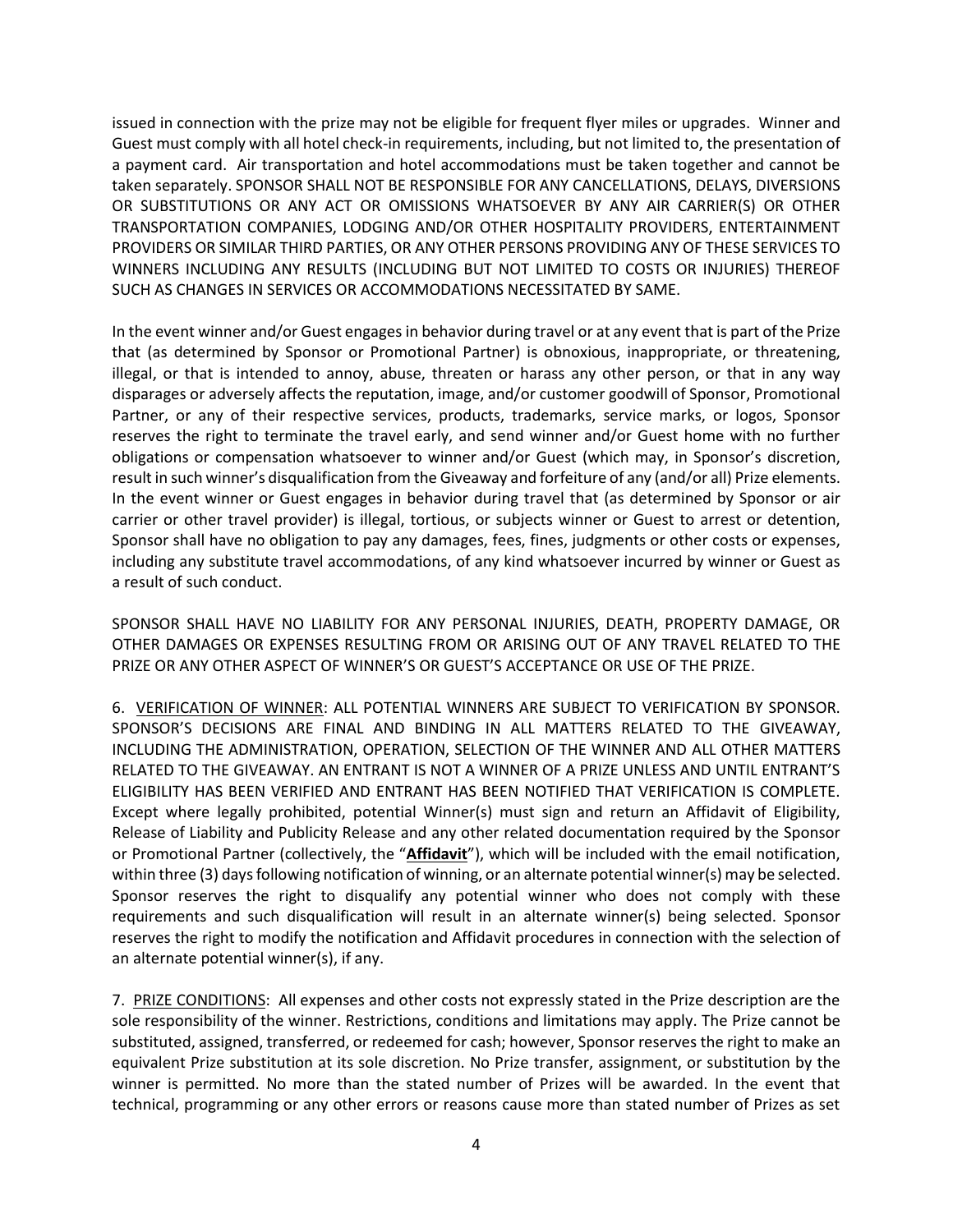forth in these Official Rules to be available and/or claimed, Sponsor reserves the right to award only the stated number of Prizes in accordance with the winner selection method described above from among all eligible claimants making purportedly valid claims.

The winner is responsible for reporting and paying all taxes associated with a winner's receipt of the Prize. Sponsor will withhold and/or report taxes as required by the applicable laws of Sponsor's and winner's jurisdictions. All federal, state, and local tax liabilities, as well as any other costs and expenses not specified herein as being awarded are the sole responsibility of the winner. The Prize is provided "as is" and the winner assumes all risks associated with its use. Sponsor and Promotional Partner hereby disclaim any and all warranties, whether express or implied, associated with the Prize.

winner will not receive the difference between the actual retail value and approximate retail value. If any winner cannot accept Prize as stated, such winner's prize will be forfeited and an alternate winner will be selected as set forth above.

8. PUBLICITY: EXCEPT WHERE PROHIBITED BY LAW, PARTICIPATION IN THE GIVEAWAY CONSTITUTES ENTRANT'S GRANT TO SPONSOR (WHICH GRANT WILL BE CONFIRMED IN WRITING ON REQUEST OF SPONSOR), AND THE RELEASED PARTIES THE RIGHT AND PERMISSION TO PRINT, PUBLISH, BROADCAST, AND USE, WORLD WIDE IN ANY MEDIA NOW KNOWN OR HEREAFTER DEVELOPED, INCLUDING BUT NOT LIMITED TO THE WORLD WIDE WEB, AT ANY TIME OR TIMES, THE ENTRANT'S ENTRY, NAME, PORTRAIT, PICTURE, VOICE, LIKENESS, OPINIONS AND BIOGRAPHICAL INFORMATION (INCLUDING BUT NOT LIMITED TO HOMETOWN AND STATE) FOR ADVERTISING, TRADE, AND PROMOTIONAL PURPOSES (INCLUDING THE ANNOUNCEMENT OF HIS OR HER NAME ON TELEVISION OR RADIO BROADCAST) WITHOUT ADDITIONAL CONSIDERATION, COMPENSATION, PERMISSION, OR NOTIFICATION.

9. GENERAL RULES AND RELEASES All federal, state and local laws and regulations apply. BY PARTICIPATING IN THIS GIVEAWAY, ENTRANT AGREES THAT SPONSOR, PROMOTONAL PARTNER AND EACH OF THEIR RESPECTIVE PARENT COMPANIES, AFFILIATES, SUBSIDIARIES, REPRESENTATIVES, CONSULTANTS, CONTRACTORS, OFFICERS, DIRECTORS, EMPLOYEES, REPRESENTATIVES, AND AGENTS (THE "**RELEASED PARTIES**") WILL HAVE NO LIABILITY WHATSOEVER FOR, AND SHALL BE HELD HARMLESS BY ENTRANTS AGAINST, ANY LIABILITY FOR ANY INJURIES, LOSSES OR DAMAGES OF ANY KIND TO PERSONS, INCLUDING PERSONAL INJURY OR DEATH, OR PROPERTY RESULTING IN WHOLE OR IN PART, DIRECTLY OR INDIRECTLY, FROM ACCEPTANCE, POSSESSION, MISUSE, OR USE OF THE PRIZE, ENTRY, OR PARTICIPATION IN THIS GIVEAWAY OR IN ANY GIVEAWAY-RELATED ACTIVITY, OR ANY CLAIMS BASED ON PUBLICITY RIGHTS, DEFAMATION OR INVASION OF PRIVACY, OR MERCHANDISE DELIVERY. THE RELEASED PARTIES ARE NOT RESPONSIBLE IF THIS GIVEAWAY CANNOT BE ADMINISTERED OR CONDUCTED OR ANY PRIZE CANNOT BE AWARDED DUE TO CANCELLATIONS, DELAYS, OR INTERRUPTIONS RESULTING OR ARISING FROM ACTS OF GOD, WAR, OR TERRORISM, CIVIL UNREST, STRIKES, SUPPLY SHORTAGES, NATURAL DISASTERS, WEATHER, EPIDEMICS, COMPLIANCE WITH ANY LAW OR ORDER OF A GOVERNMENTAL AUTHORITY, OR ANY OTHER SIMILAR ACT, EVENT, OR OCCURANCE BEYOND THE REASONABLE CONTROL OF THE SPONSOR. BY PARTICIPATING IN THIS GIVEAWAY, ENTRANT AGREES THAT THE RELEASED PARTIES WILL NOT BE RESPONSIBLE OR LIABLE FOR ANY INJURIES, DAMAGES, OR LOSSES OF ANY KIND, INCLUDING DIRECT, INDIRECT, INCIDENTAL, CONSEQUENTIAL, OR PUNITIVE DAMAGES TO PERSONS, INCLUDING DEATH, OR TO PROPERTY ARISING OUT OF ACCESS TO AND USE OF ANY WEBSITE ASSOCIATED WITH THIS GIVEAWAY OR THE DOWNLOADING FROM AND/OR PRINTING MATERIAL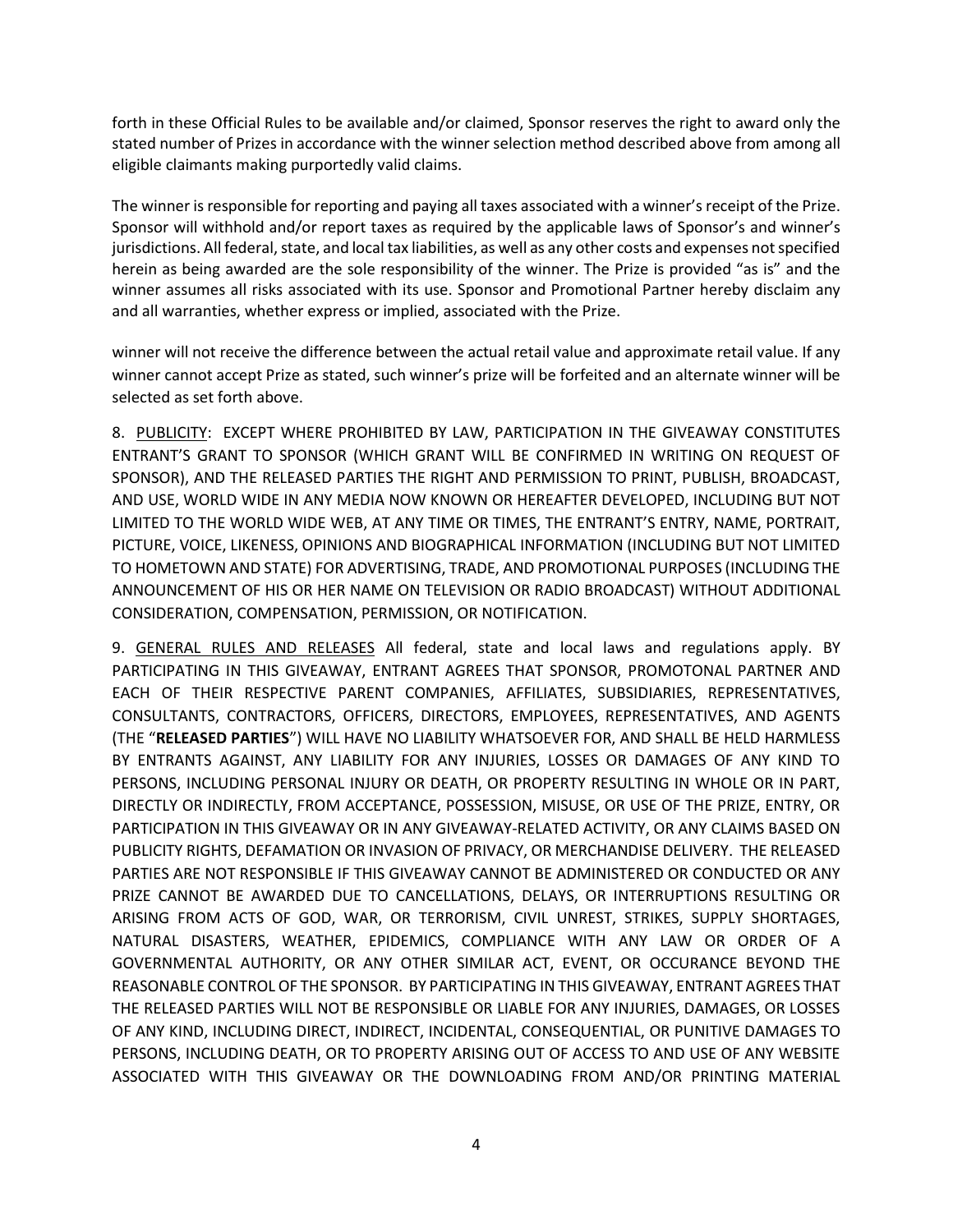DOWNLOADED FROM SUCH SITE. By participating in this Giveaway, Entrants agree to be bound by the Official Rules and the results of the random drawing.

Sponsor is not responsible for any typographical or other error in the offering or the announcement of any Prize or in the administration of the Giveaway. Sponsor is not responsible for lost, late, incomplete, damaged, stolen, misdirected, or illegible entries; lost, interrupted, or unavailable network, server, or other connections, telephone transmission problems, or garbled transmissions or miscommunications; computer or software malfunctions, or damage to a user's computer equipment (software or hardware); technical failures; or other errors or malfunctions of any kind whether human, mechanical, electronic, or otherwise. Proof of sending or submission of entry will not be deemed proof of receipt by Sponsor. Sponsor's failure to enforce any term of these Official Rules shall not constitute a waiver of that provision. If any provision of these Official Rules should be held unenforceable or invalid for any reason, then that provision or portion thereof shall be modified or deleted in such manner as to render the remaining provisions of these Official Rules valid and enforceable.

In the event of any conflict or inconsistency between these Official Rules and any promotional materials for the Giveaway, these Official Rules shall prevail and control. Pre-approved Giveaway related materials containing licensed marks are used with permission. Notwithstanding anything in these Official Rules, **Sponsor reserves the right, in its sole discretion, to cancel the Giveaway for any reason.** In doing so, Sponsor is not obligated to give away the Prize. In addition, Sponsor reserves the right to cancel, suspend and/or modify the Giveaway, or any part of it, if any fraud, technical failures or any factor beyond Sponsor's reasonable control impairs the integrity or proper functioning of the Giveaway, as determined by Sponsor. If, for any reason, the Giveaway cannot be run as planned, Sponsor may disqualify any suspect entries and (a) suspend the Giveaway and modify the Giveaway to address the impairment, then resume the Giveaway in a manner that best conforms to the spirit of these Official Rules; and/or (b) award the prize at random from among the eligible, non-suspect entries received up to the time of the impairment.

10. FORCE MAJEURE: Without limitation to Sponsor's other rights set forth in this Agreement, Sponsor hereby retain[s] the right (in its sole discretion) to suspend, modify and/or terminate the Giveaway in the event that Sponsor is unable to complete the Giveaway and/or award any prize because of force majeure events, including any strike, fire, war, terrorist act, pandemic, epidemic, or governmental action, regulation or mandate, any disruptive event beyond our control. If the participation of any Entrant is suspended as set forth herein, the period of their participation in the Giveaway shall be deemed extended by a period equivalent to the period of suspension, unless otherwise announced on the Website. Notwithstanding the foregoing, no termination hereunder shall affect Sponsor's rights hereunder or any of its rights in and to the Giveaway, which shall remain in full force and effect.

11. LIMITATIONS OF LIABILITY: WITHOUT LIMITING THE FOREGOING, the Released Parties are not responsible for: (i) technical failures of any kind, including but not limited to the malfunctioning of any computer, cable, network, hardware or software, delay in operation or transmission, communications line failure, technology outage, theft or destruction or unauthorized access to, or alteration of entries, whether caused by the sender or any of the equipment or programming associated with or utilized in the Giveaway; (ii) the unavailability or inaccessibility of any transmissions or telephone or Internet service; (iii) unauthorized human intervention in any part of the entry process or the Giveaway; (iv) electronic, clerical or human error which may occur in the administration of the Giveaway or the transmission, receipt or processing of Entries or notification of winner; or  $(v)$  any injury or damage to persons or property, including but not limited to Entrant's computer, hardware or software, which may be caused, directly or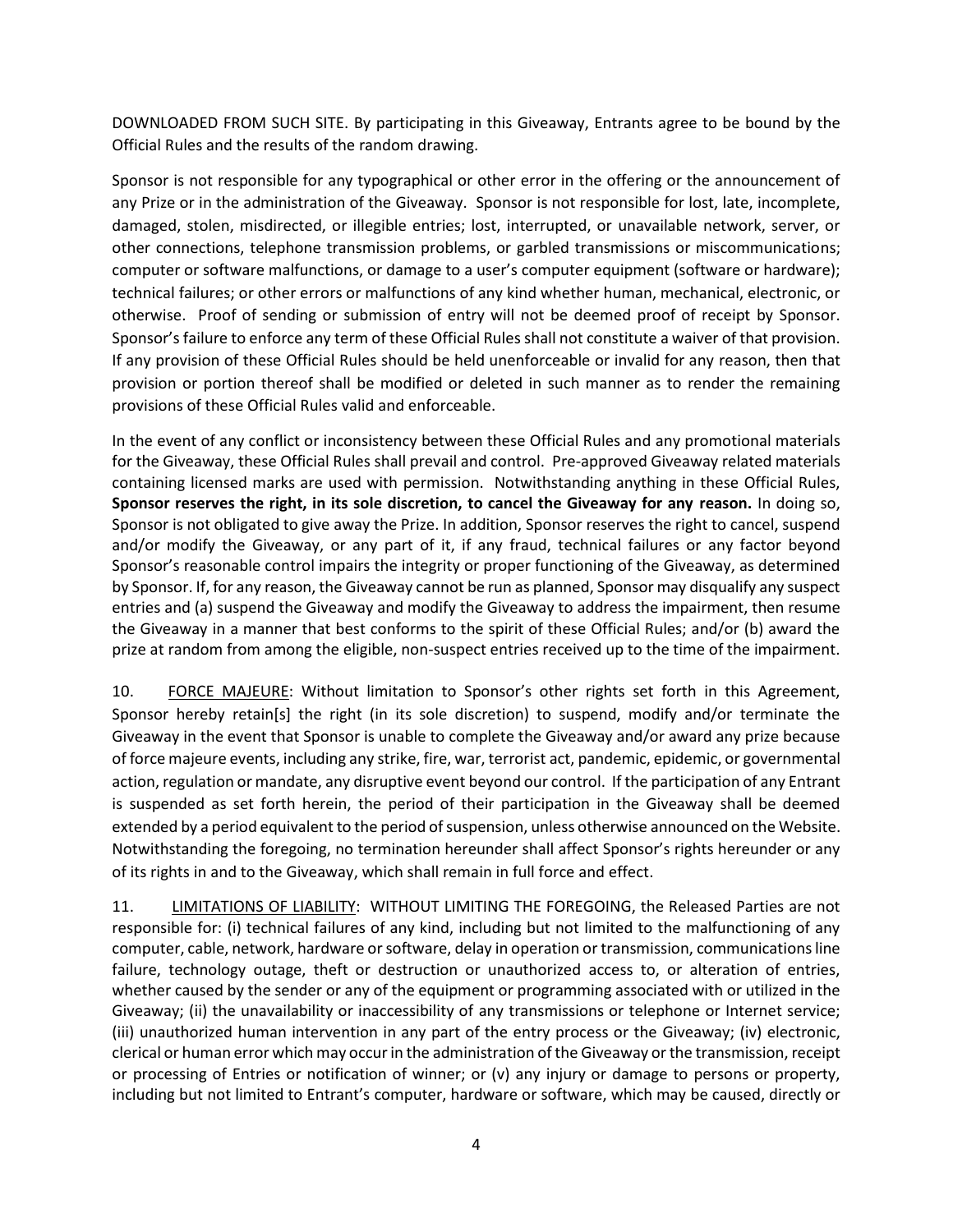indirectly, in whole or in part, by Entrant's participation in the Giveaway or winner's receipt, use or enjoyment of the Prize. The Released Parties are not responsible if any prize cannot be awarded due to travel or event cancellations, delays, or interruptions due to acts of god, acts of war, natural disasters, weather, or terrorism, or any other event as listed in these Official Rules.

Under no circumstances, including their own negligence, shall the Released Parties be liable for any direct, indirect, incidental, special or consequential damages that result from the use of or inability to use the web site, or out of any breach of any warranty. This exclusion or limitation of liability will not apply to the extent that any applicable statute prohibits such exclusion or limitation of liability. WITHOUT LIMITING THE FOREGOING, EVERYTHING ON THE GIVEAWAY AND SPONSOR'S WEB SITES IS PROVIDED "AS IS" WITHOUT ANY WARRANTY OF ANY KIND, WHETHER EXPRESS OR IMPLIED, INCLUDING BUT NOT LIMITED TO, THE IMPLIED WARRANTIES OF MERCHANTABILITY, FITNESS FOR A PARTICULAR PURPOSE OR NONINFRINGEMENT. SOME JURISDICTIONS MAY NOT ALLOW THE LIMITATION OR EXCLUSION OF LIABILITY FOR INCIDENTAL OR CONSEQUENTIAL DAMAGES OR EXCLUSION OF IMPLIED WARRANTIES; CHECK YOUR LOCAL LAWS FOR ANY RESTRICTIONS REGARDING THESE LIMITATIONS OR RESTRICTIONS. Any attempt by an Entrant or other individual to deliberately damage any web site or undermine the legitimate operation of this Giveaway, including but not limited to, any fraudulent claims, may be a violation of criminal and civil laws. Should such an attempt be made, Sponsor reserves the right to seek remedies and damages from any such individual, to the fullest extent permitted by law, including criminal prosecution. Sponsor's failure to enforce any term of these Official Rules shall not constitute a waiver of that provision. Entrants engaging in any of the foregoing activities may be disqualified and will forfeit any Prize won.

12. GOVERNING LAW /JURISDICTION. All issues and questions concerning the construction, validity, interpretation and enforceability of these Official Rules or the rights and obligations of Entrants, Sponsor or the Promotional Partner in connection with the Giveaway will be governed by and construed in accordance with the laws of Washington, D.C., without giving effect to any choice of law or conflict of law rules or provisions that would cause the application of any other state's laws. Any and all claims, judgments and awards shall be limited to actual out-of-pocket costs incurred, including costs associated with entering this Giveaway not to exceed fifty US Dollars (US\$50.00), but in no event attorneys' fees; and under no circumstances will Entrant be permitted to obtain awards for, and Entrant hereby waives all rights to claim, indirect, punitive, incidental and consequential damages and any other damages, other than for actual out-of-pocket expenses, and any and all rights to have damages multiplied or otherwise increased.

13. PRIVACY: Any personal information sent to, shared with or collected by Sponsor in connection with the Giveaway is subject to the Red Cross Privacy Policy, found at https://www.redcross.org/privacypolicy.html, and Entrant understands that the Entrant is providing such information to Sponsor. Sponsor and its agents, affiliates, subsidiaries, representatives or service providers may use Entrant's personal information submitted with Entry for purposes of prize fulfillment, including sharing such information with Promotional Partner, and/or for future marketing by Sponsor, such as to notify them of an event or Giveaway that Sponsor thinks may be of interest.

14. WINNNER LIST OR OFFICIAL RULES REQUEST: For the winner's name, available after September 31, 2022, or to receive a copy of these Official Rules, email customercare@redcross.org, or send a selfaddressed stamped envelope in a separate first class stamped envelope to: American Red Cross, Attn: Customer Care – **American Red Cross 2022 Memphis Getaway Giveaway**, 405 West John Gwynn Jr.